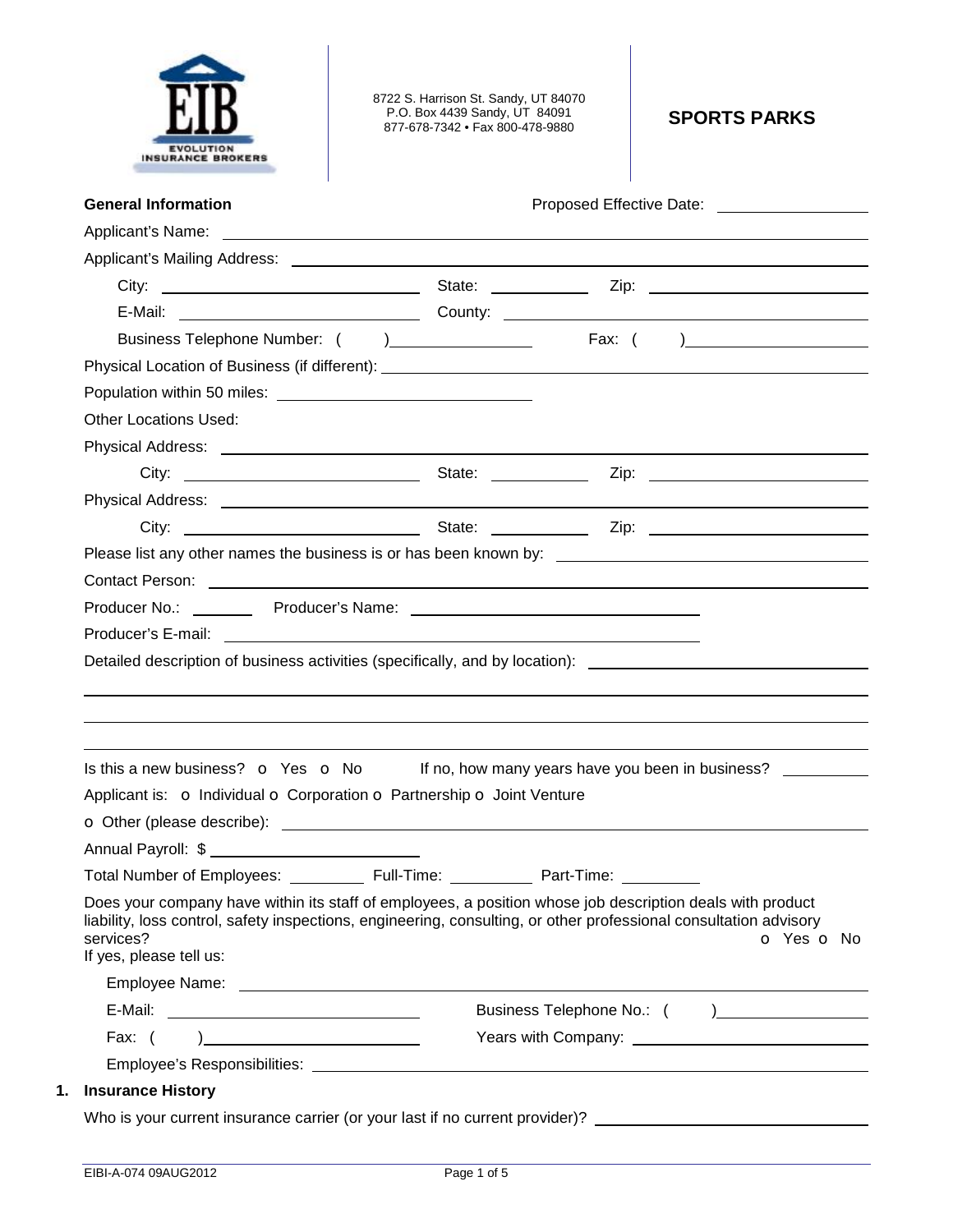Provide name(s) for all insurance companies that have provided Applicant insurance for the last three years:

|                        | Coverage:                                                            | Coverage:                                                                                                 | Coverage:  |
|------------------------|----------------------------------------------------------------------|-----------------------------------------------------------------------------------------------------------|------------|
| <b>Company Name</b>    |                                                                      |                                                                                                           |            |
| <b>Expiration Date</b> |                                                                      |                                                                                                           |            |
| <b>Annual Premium</b>  | \$                                                                   | \$                                                                                                        | \$         |
|                        |                                                                      | Has the Applicant or any predecessor or related person or entity ever had a claim?                        | O Yes O No |
|                        | Completed Claims and Loss History form attached (REQUIRED)?          |                                                                                                           | O Yes O No |
|                        |                                                                      | Has the Applicant, or anyone on the Applicant's behalf, attempted to place this risk in standard markets? |            |
|                        |                                                                      |                                                                                                           | O Yes O No |
|                        | lf the standard markets are declining placement, please explain why: |                                                                                                           |            |

If the standard markets are declining placement, please explain why:

#### **2. Desired Insurance**

# **Limit of Liability:**

|         | Per Act/Aggregate     | ΟR      | Per Person/Per Act/Aggregate    |
|---------|-----------------------|---------|---------------------------------|
| O       | \$50,000/\$100,000    | $\circ$ | \$25,000/\$50,000/\$100,000     |
| O       | \$150,000/\$300,000   | $\circ$ | \$75,000/\$150,000/\$300,000    |
| O       | \$250,000/\$1,000,000 | $\circ$ | \$100,000/\$250,000/\$1,000,000 |
| $\circ$ | \$500,000/\$1,000,000 | $\circ$ | \$250,000/\$500,000/\$1,000,000 |
| Ω       | Other:                | $\circ$ | Other:                          |

### **Self Insured Retention (SIR):** o \$1,000 (Minimum) o \$1,500 o \$2,500 o \$5,000 o \$10,000

## **3. Business Activities**

- 1. Length of season:
- 2. Please include any information which adequately describes your premises (i.e. photos, diagrams, brochures, etc.).
- 3. List all locations where activities are to take place:

|    | 4. How many buildings are at each location?                                                           |            |
|----|-------------------------------------------------------------------------------------------------------|------------|
|    | 5. Is there water located on the premises?                                                            | o Yes o No |
|    | If yes, please indicate: $\bullet$ Pond(s) $\bullet$ Lake(s)<br>$\bullet$ Creek(s) $\bullet$ River(s) |            |
|    | 6. Who has an interest in the premises? $\sigma$ Owner<br><b>o</b> Tenant                             |            |
|    |                                                                                                       |            |
|    | 7. If you are a tenant, provide the name and address of the owner:                                    |            |
|    |                                                                                                       |            |
|    |                                                                                                       |            |
|    |                                                                                                       |            |
| 8. | Is the parking lot in good repair?                                                                    | o Yes o No |
|    |                                                                                                       |            |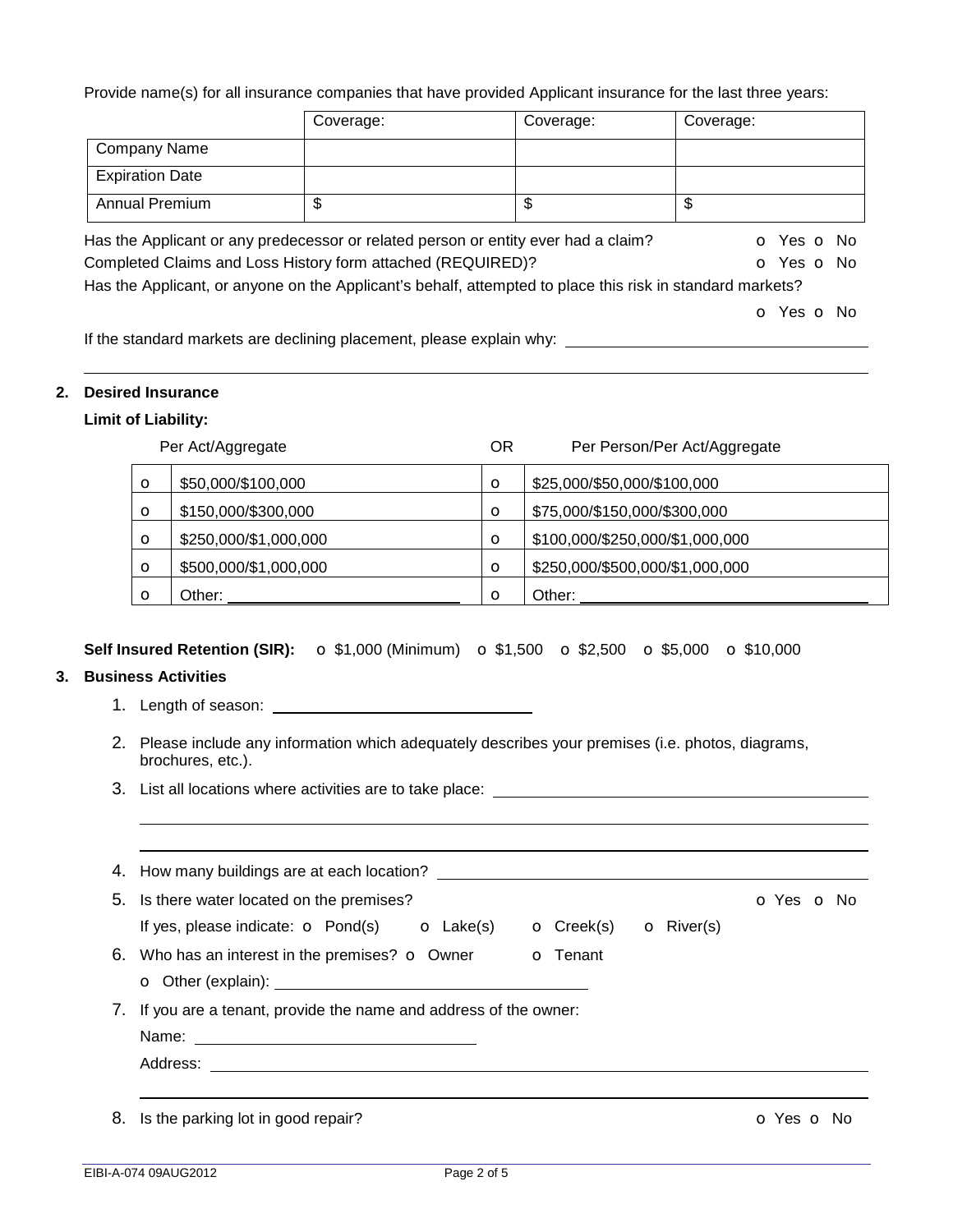9. Check activities for which coverage is being requested: **ACTIVITY NUMBER USED:** o Driving Range  $\vert$  Tee Boxes **o** Miniature Golf **Courses o** Instruction **Annual Lessons** o Par 3 or Executive | Holes o Batting Cages | Cages **o** Snack Bar **Approximate Sq. Feet o** Pro Shop **Approximate Sq. Feet** o Practice Green o Practice Sand Trap 10. If you have batting cages, are helmets required? **o COV o** Yes **o** No 11. Equipment a. How often is equipment checked and inspected? b. Who is responsible for equipment maintenance? c. Do your customers use or rent any of your equipment? **o** Yes **o** No d. Do you keep any maintenance records? The contraction of the contraction of Yes of No. e. If yes, please describe: f. Age requirements for use: 12. Risk Management a. Do you have an accident/emergency plan? Case of the Control of Yes of No. If yes, please enclose a copy. b. Are tee or mat areas partitioned? **b.** Are tee or mat areas partitioned? c. Do you use liability waivers? Community that the control of the control of Yes of No. If yes, please enclose a copy. d. Do you have an operating plan, or a procedures manual? **o** Yes **o** No If yes, please enclose a copy. e. Are medical facilities or first aid stations/personnel provided? **o** Yes **o** No 13. Employees a. Please enclose a resume for each of your managers. b. Do you use any Independent Contractors as employees? **o Social Contractors** o Yes **o** No c. What is the minimum age of employees?  $\overline{O}$  16-18  $\overline{O}$  18-21  $\overline{O}$  21+ d. Provide the following information about your employees. Enter the number of employees: **PART-TIME FULL-TIME**

|            | <b>PART-TIME</b> | <b>FULL-TIME</b> |
|------------|------------------|------------------|
| Year-Round |                  |                  |
| Seasonal   |                  |                  |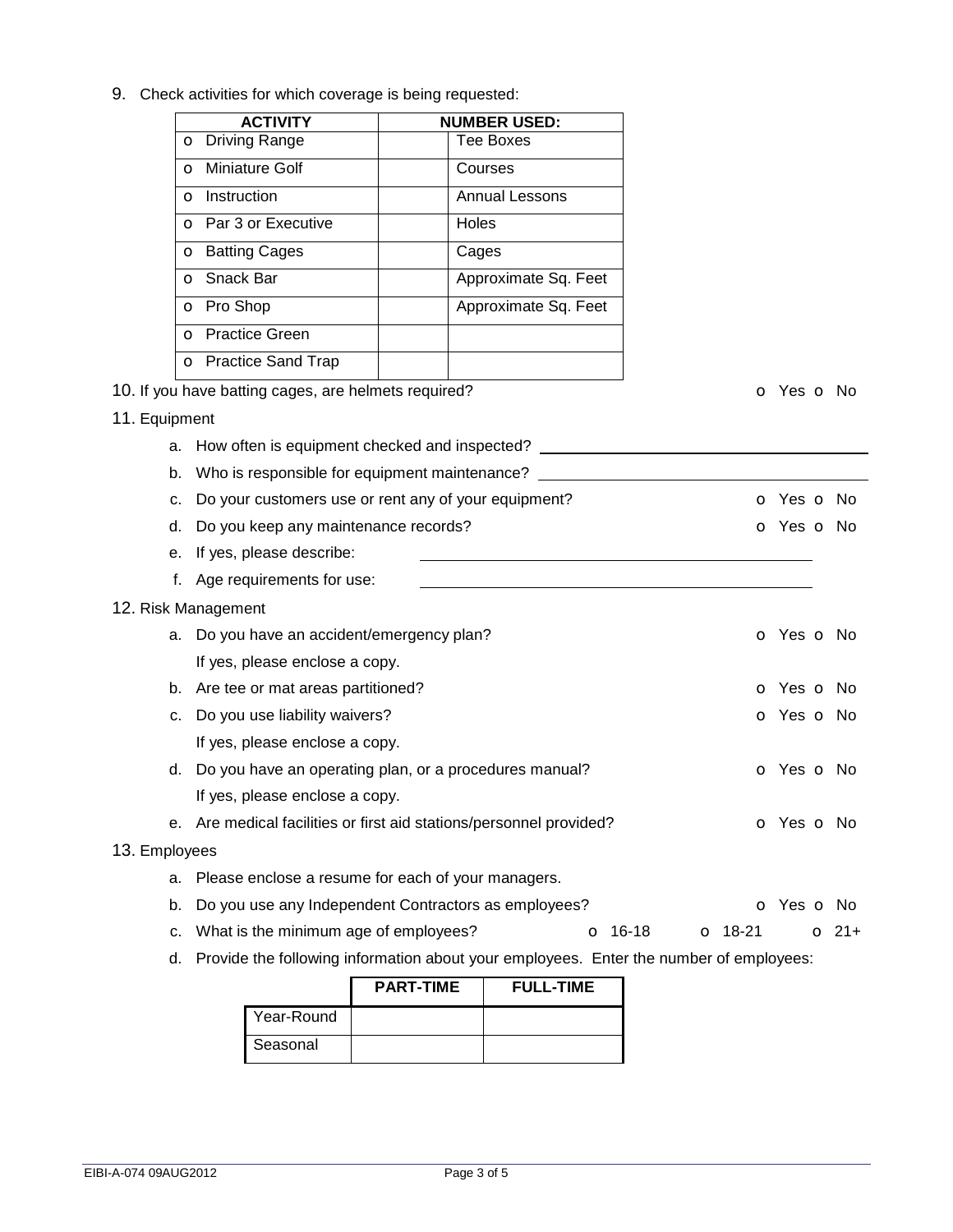- 14. Are there any Independent Contractors or concessions operating on your premises? **o** Yes **o** No If yes, please list:
- 15. Have you obtained certificates of insurance from all Independent Contractors or concessions? If yes, please enclose copies.  $\bullet$  Yes  $\bullet$  No
- 16. Customers/Patrons/Participants

- a. How many people participate in your recreational activities at this location annually?
- b. What are the most people that you could have participating in any one day?
- 17. Gross receipts estimate for the next 12 months:

| <b>ACTIVITY</b>      | <b>INCOME</b> |
|----------------------|---------------|
| Driving Range        | \$            |
| Miniature Golf       | \$            |
| Instruction          | \$            |
| Par 3 or Executive   | \$            |
| <b>Batting Cages</b> | \$            |
| Snack Bar            | \$            |
| Pro Shop             | \$            |

18. Please list all individuals or entities who must be listed as Additional Insureds:

19. Checklist of Items to include with this application:

 

- **o** Brochure **o** Advertising Materials
- **o** Liability waiver (if used) **o** Operating plan or procedure manual
- **o** Staff Manual **o** Emergency/accident plan
- o Managers resume o Certificates of insurance for Independent Contractor(s)
- **o** Signed application **o** Pictures or Sketches of Facility

Note: It is especially important to illustrate proper fencing and/or netting in all pictures of the facility.

#### **REPRESENTATIONS AND WARRANTIES**

The "Applicant" is the party to be named as the "Insured" in any insuring contract if issued. By signing this Application, the Applicant for insurance hereby represents and warrants that the information provided in the Application, together with all supplemental information and documents provided in conjunction with the Application, is true, correct, inclusive of all relevant and material information necessary for the Insurer to accurately and completely assess the Application, and is not misleading in any way. The Applicant further represents that the Applicant understands and agrees as follows: (i) the Insurer can and will rely upon the Application and supplemental information provided by the Applicant, and any other relevant information, to assess the Applicant's request for insurance coverage and to quote and potentially bind, price, and provide coverage; (ii) the Application and all supplemental information and documents provided in conjunction with the Application are warranties that will become a part of any coverage contract that may be issued; (iii) the submission of an Application or the payment of any premium does not obligate the Insurer to quote, bind, or provide insurance coverage; and (iv) in the event the Applicant has or does provide any false, misleading, or incomplete information in conjunction with the Application, any coverage provided will be deemed void from initial issuance.